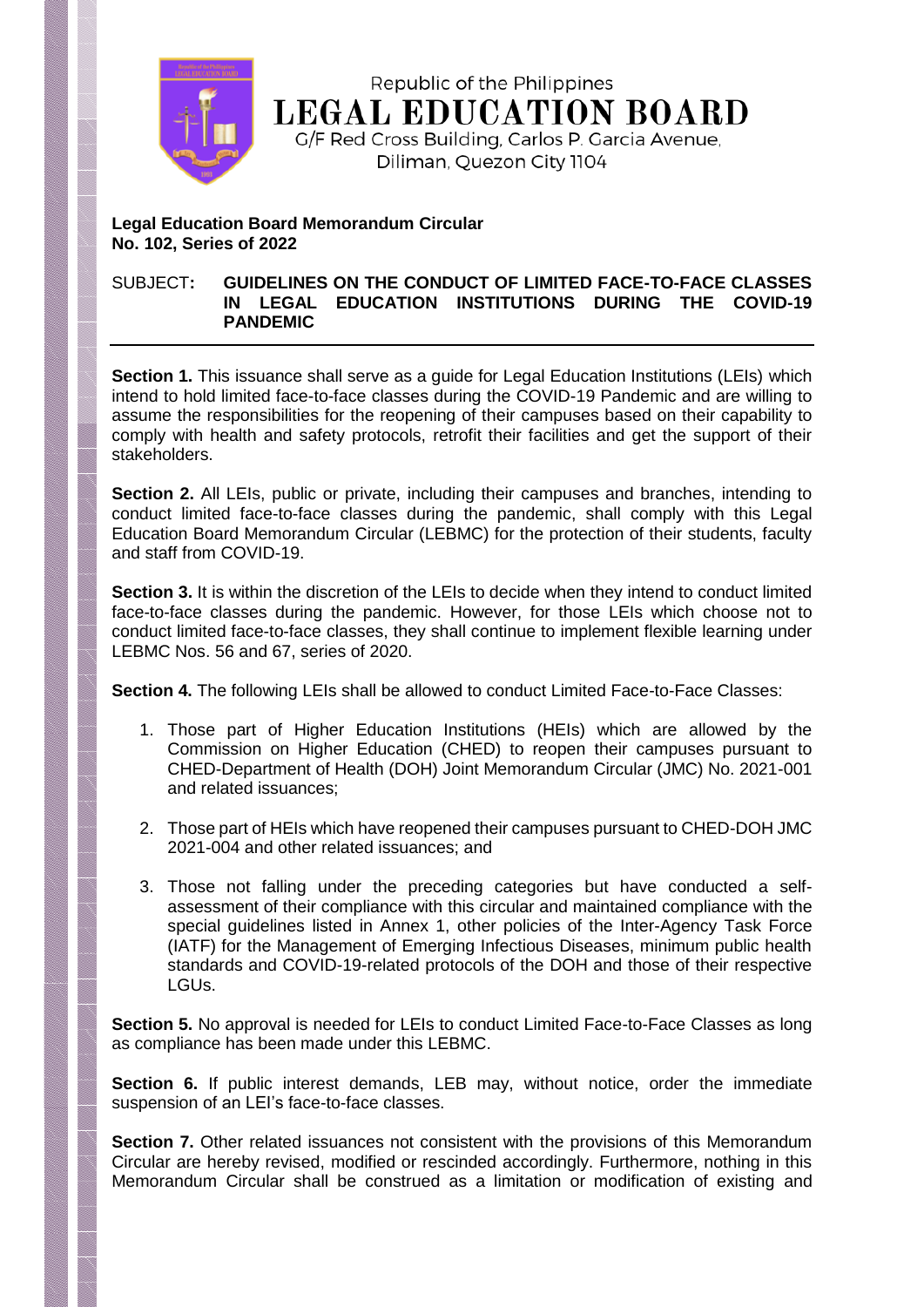

pertinent laws, rules and regulations. Finally, the provisions of the Guidelines for the Safe Return to Schools under LEBMC No. 62 shall be applicable in a suppletory manner when not inconsistent with this LEBMC.

**Section 8.** Should any provision of this Memorandum Circular or any part therefore be declared invalid, the other provisions, insofar as they are separable from the invalid ones, shall remain in full force and effect.

**Section 9.** This LEB Memorandum Circular shall take effect upon dissemination to all LEIs.

Quezon City, February 4, 2022.

nich.

**ANNA MARIE MELANIE B. TRINIDAD** *Chairperson*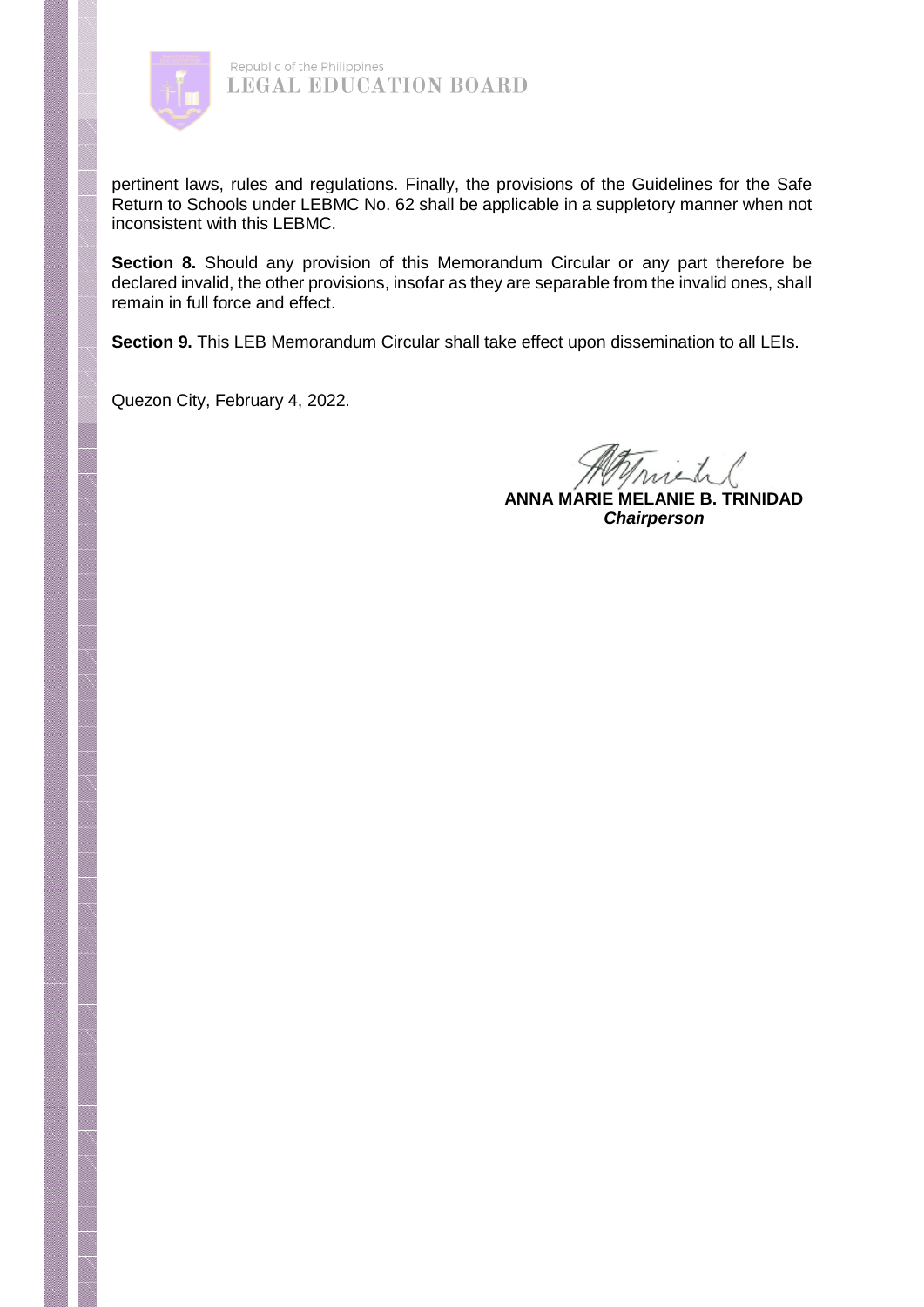

## **SPECIAL GUIDELINES IN THE CONDUCT OF LIMITED FACE-TO-FACE CLASSES BY LEGAL EDUCATION INSTITUTIONS**

## **Section 1. SCOPE AND OBJECTIVES**

Republic of the Philippines

**LEGAL EDUCATION BOARD** 

This issuance shall serve as a guide for Legal Education Institutions (LEIs) which are in Higher Education Institutions which have not been authorized by the Commission on Higher Education to hold limited face-to-face classes during the COVID-19 Pandemic, but are willing to assume the responsibilities for the reopening of their campuses based on their capability to comply with health and safety protocols, to retrofit their facilities, and to get the support of their stakeholders.

#### **Section 2. COVERAGE**

# **2.1. LEIs in MGCQ Areas and Areas under Alert Levels 1 to 3**

For LEIs located in areas under Modified General Community Quarantine (MGCQ) or Alert Levels 1, 2 or 3, they may conduct limited face-to-face classes during the COVID-19 pandemic subject to the following:

- 2.1.1. Submission of a certificate of compliance (Annex A) and a self-assessment checklist (Annex B); and,
- 2.1.2. Continued compliance with this Memorandum Circular, other policies of the IATF, minimum public health standards and Covid-19 related protocols of the DOH, health and safety protocols of their local government units (LGUs), policies, guidelines, advisories issued by the Legal Education Board (LEB), and other policies of relevant government agencies.

## **2.2. LEIs in GCQ, MECQ, ECQ Areas and Areas under Alert Levels 4 to 5**

For LEIs located in areas under General Community Quarantine (GCQ), Modified Enhanced Community Quarantine (MECQ), Enhanced Community Quarantine (ECQ) or Alert Levels 4 or 5, they shall not be given authority to conduct limited face-to-face during the COVID-19 pandemic.

#### **Section 3. DEFINITION OF TERMS**

- 3.1. **Gradual Reopening** pertains to progressive reopening of campus/es of LEIs for limited face-to-face classes. The reopening shall be done considering the following: a) community quarantine status or health situation of localities of HEIs; and b) nature of subjects/courses.
- 3.2. **Face-to-Face Classes** pertains to a teaching-learning environment wherein both faculty/instructor and students are physically present in one room/facility at the same time.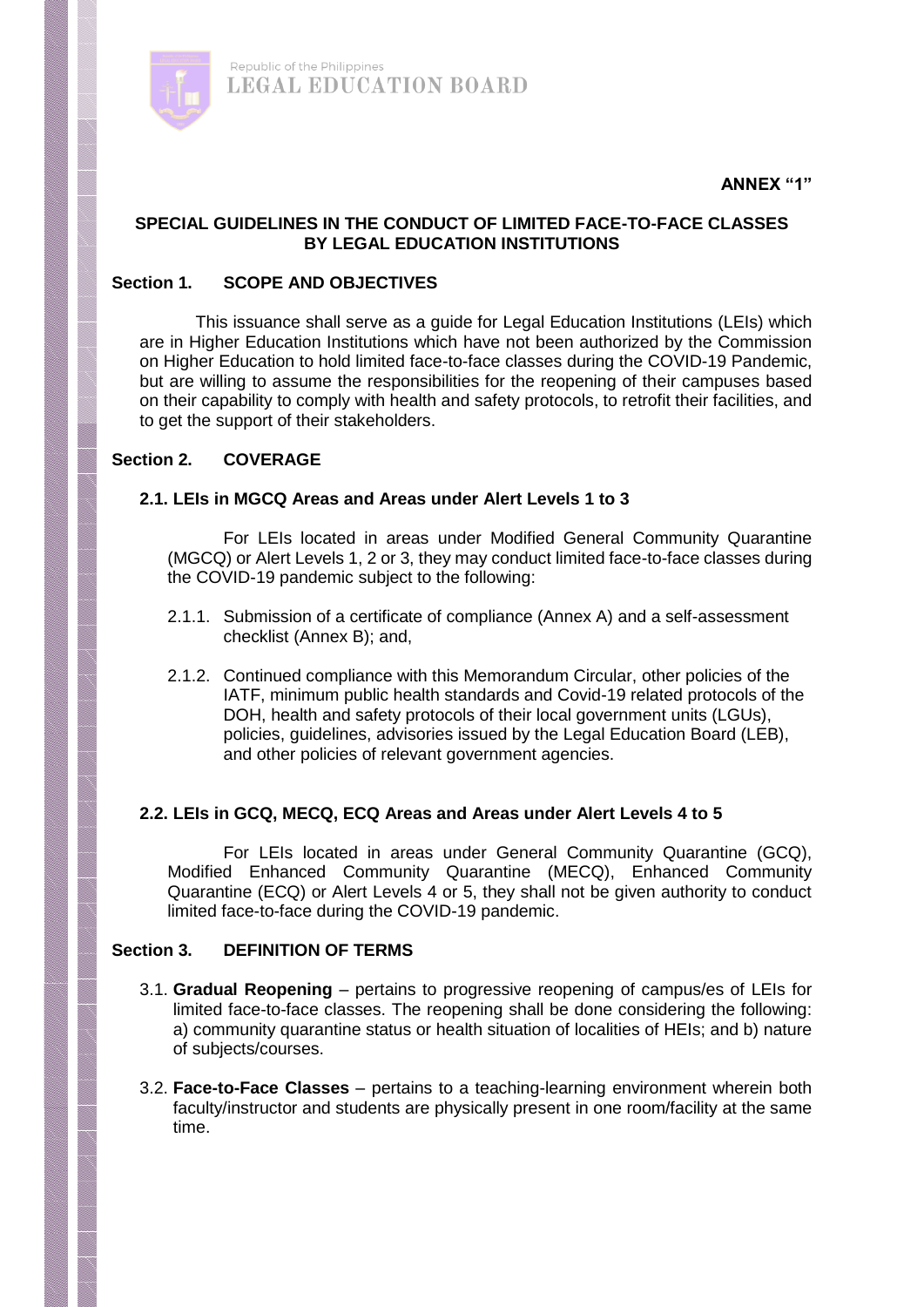

- 3.3. **Limited Face-to-Face Classes** Pertains to restricting the number of students to attend the face-to-face classes in-campus in any given day based on the courses or year levels they are currently enrolled in, cyclical student shifting/rotating schedule, and physical distancing and other health and safety protocols.
- 3.4. **Retrofitting** pertains to making changes to the facilities of LEIs to ensure the health and safety of students, faculty, and staff while inside the campuses during the Covid-19 pandemic. Examples include: putting up of safety barriers, posting signages, rearranging of rooms and communal areas, etc.

## **Section 4. GENERAL GUIDELINES**

#### **4.1. Limited Face-to-Face Classes Not Mandatory**

- 4.1.1. It is within the discretion of the LEIs to decide when they intend to conduct limited face-to-face classes during the pandemic. LEIs may choose not to conduct limited face-to-face classes, but shall continue to implement flexible learning under LEBMC Nos. 56 and 67, series of 2020.
- 4.1.2. If the student prefers to do flexible learning during the pandemic, the LEIs shall allow and let the student take face-to-face classes, exams and Clinical Legal Education activities whenever possible and subject to the guidelines which may be issued by the LEIs without prejudice to readmission and maximum residency.
- 4.1.3. Conversely, LEIs, upon their discretion and should the health guidelines of the locality allow, may opt for a system that allows students to choose flexible learning but with in-person major exams. In this set-up, the preference to take online finals examinations shall be given to students who have justifiable reasons not to participate in face-to-face classes or activities, i.e., medical conditions and/or living with vulnerable persons.
- 4.1.4. In the event that the student opted to enroll in limited face-to-face classes, the school may require students to submit a notarized form signed by the student or their parents or guardian that the student has been properly informed by the LEI about the risk of contracting COVID-19 in participating in the conduct of limited face-to-face classes and that knowing the risk, the student still opted to enroll in such class. The student similarly undertakes to fully obey all the rules of the LEI and the LEB on the conduct of the limited face-to-face classes, as well as all the health protocols prescribed by the IATF and the DOH.

## **4.2. Implementation of Flexible Learning**

- 4.2.1. All LEIs not eligible or not intending to conduct limited face-to-face classes shall continue to implement flexible learning under LEBMC Nos. 56 and 67, series of 2020. They are not allowed to conduct off-campus face-to-face classes and or activities.
- 4.2.2. Students in year levels taking courses not identified as a priority in this Memorandum Circular will be delivered through flexible learning. Law schools can identify the subjects they can offer for the limited face-to-face classes.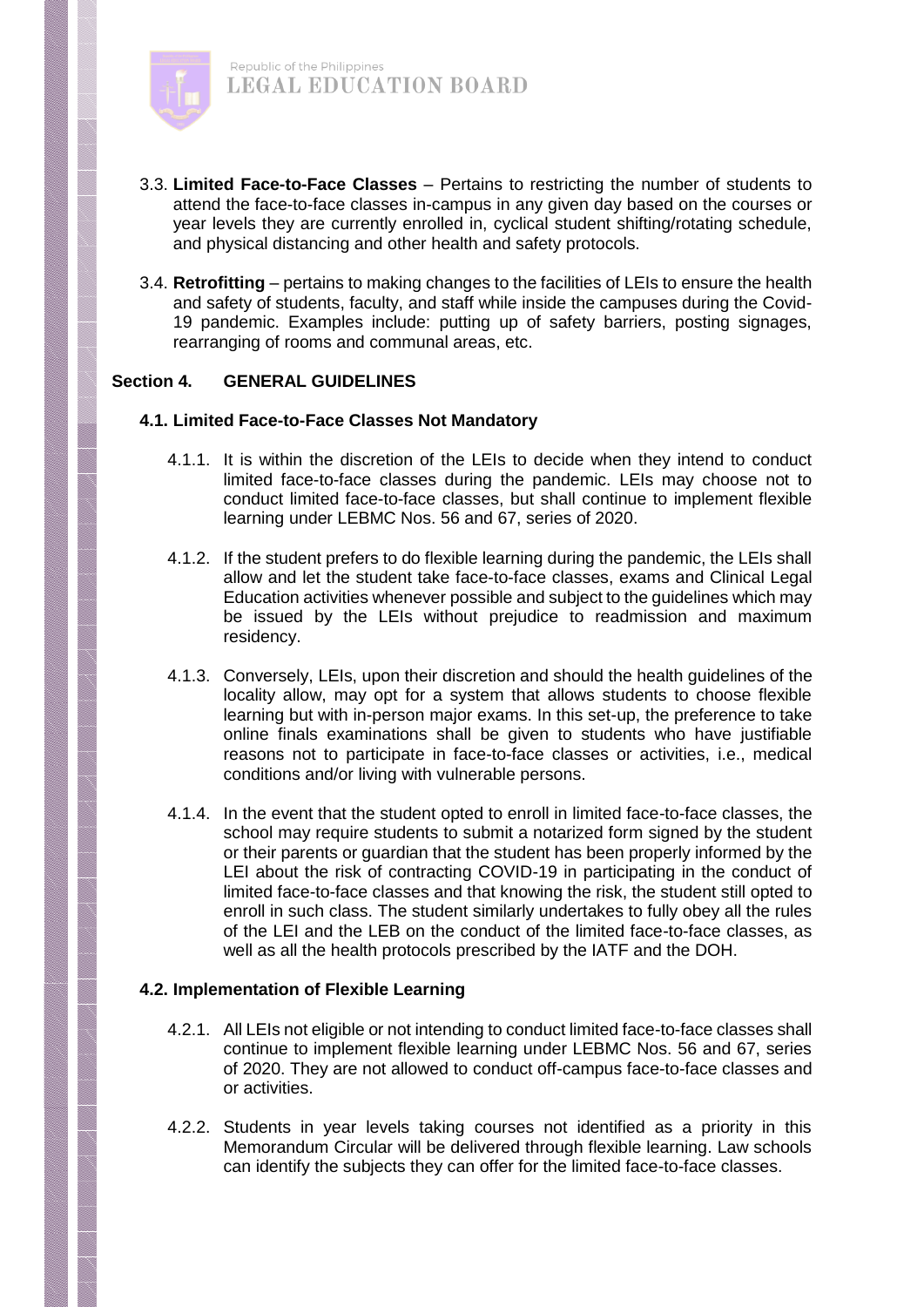

4.2.3. When the localities of authorized LEIs get reclassified from MGCQ to a higher classification level, or are placed under Alert Levels 4 or 5, affected LEIs shall automatically suspend the implementation of the limited face-to-face classes. They shall revert back to implementing flexible learning. They can only resume their limited face-to-face classes only when their localities are reclassified back to MGCQ or under Alert Level 3 or lower.

#### **4.3. DOH Minimum Public Health Standards**

LEIs shall develop and strictly implement institutional policies and actions that revolve around and conform to the following minimum public health standards of the DOH, as provided in detail in DOH Administrative Order No. 2020-0015:

#### *4.3.1. Increasing physical and mental resilience*

The health and well-being of students, faculty, and staff shall be protected. Measures for this include proper respiratory etiquette and hand hygiene, providing general welfare services and access to counseling reducing exposure of most-at-risk individuals, etc.

#### *4.3.2. Reduce Transmission*

Transmission reduction controls shall be developed towards ensuring personal environmental hygiene. The LEI shall ensure there is proper and regular wearing of Personal Protective Equipment (PPE) such as face masks by the students, faculty, staff while inside the campus or law schools' premises. Meanwhile, wearing face shields shall be voluntary, except when IATF or local guidelines require them. Continuous education campaigns and provision of adequate sanitation stations among other controls shall be employed.

## *4.3.3. Reduce Contact*

Physical distancing shall be enforced through administrative and engineering controls that guide students, faculty, and staff to prevent overcrowding. The LEI shall utilize visual cues, floor markers, and protective barriers for this purpose. Staggered scheduling and other opportunities for limiting face-to-face contact shall be explored reiterating avoidance of unnecessary mass gathering.

## *4.3.4. Reduce Duration of Infection*

Appropriate case detection, contact tracing, quarantine, and isolation measures shall be in place prior to reopening the LEI. Contingency plans and coordination with its LGU for alignment of surveillance and referral protocols (i.e. contract tracing, laboratory surveillance, or Covid-19 testing, quarantine, isolation, or treatment), and in suspending class shall be developed.

## **4.4. Minimum Physical Distance in LEIs: 1.5 meters**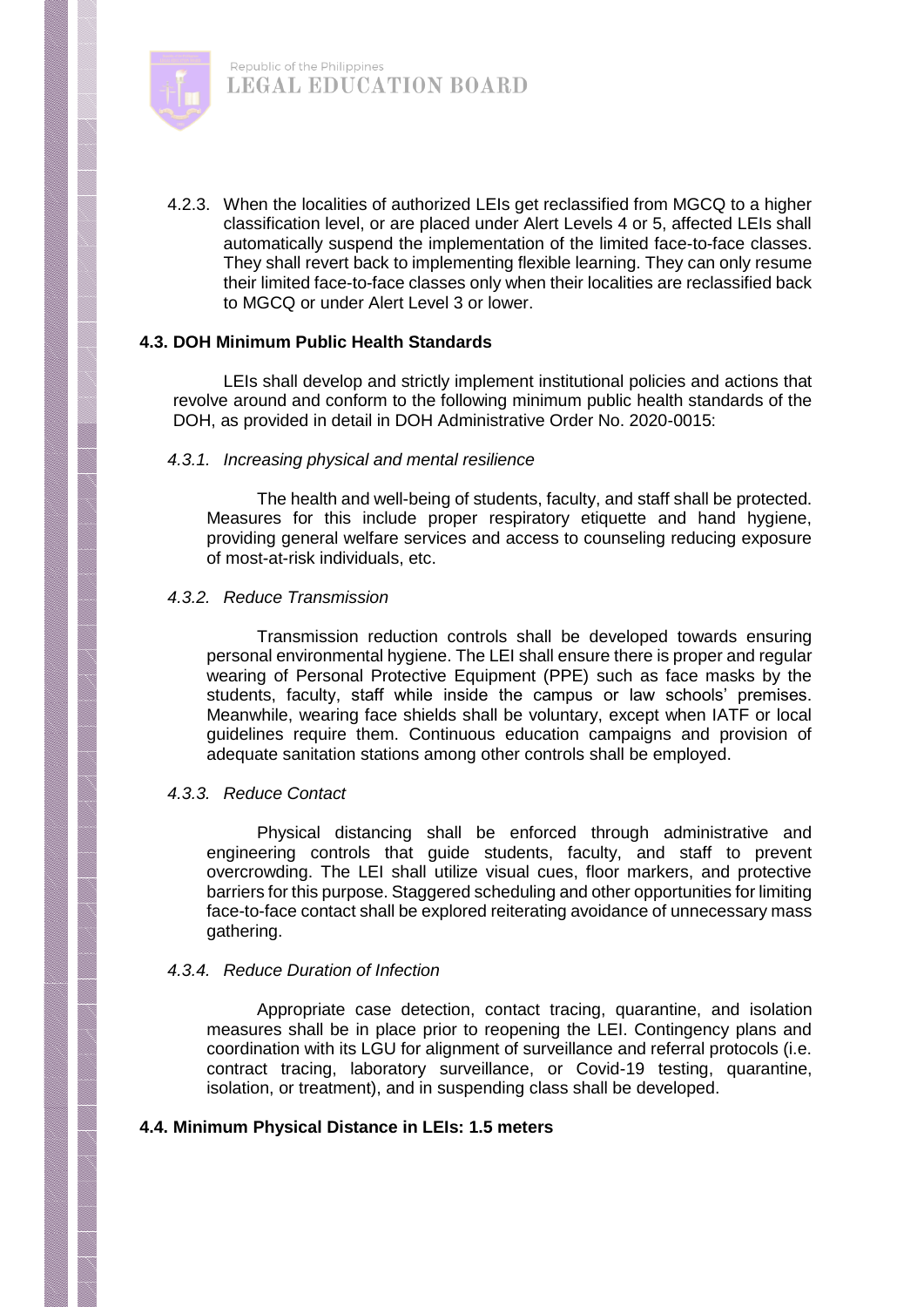

Authorized LEIs shall strictly implement physical distancing protocols for their students, faculty, and staff while inside the school premises. The physical distance for students undergoing limited face-to-face classes shall be 1.5 meters. LEIs can increase the distance for physical distancing protocols as they see fit.

#### **4.5. No Conduct of Face-to-Face Extracurricular Activities**

LEIs authorized to reopen their law schools shall ensure that there shall be no conduct of any in-person and group-based extracurricular activities such as but not limited to: sports events, musical events, competitions, etc. In-person graduation ceremonies are still prohibited until permitted by the IATF and LGUs.

#### **4.6. Students Allowed to Take Limited Face-to-Face Classes**

Any student classified or specified under the respective LEIs' policy on limited face-to-face classes may be allowed to take limited face-to-face classes/activities; and students with religious, moral or health reasons that prevent from participating in limited face-to-face classes/activities shall be respected.

#### **4.7. Students Allowed inside the law school premises**

The following students of authorized LEIs to reopen their law schools shall be allowed to enter the premises:

- 4.7.1. Students who shall be attending limited face-to-face classes;
- 4.7.2. Students doing flexible learning and have approved appointment from their LEIs to pick-up learning materials, submit academic requirements, consult with their professors, access learning facilities for a limited time, defend their theses / dissertations, or take final examination/s. The LEIs must ensure that proper health and safety protocols are in place and observed for these students especially during thesis / dissertations and administration of final examination/s. These students are required to adhere to the minimum public health standards mentioned in this Memorandum Circular.

#### **4.8. Medical Insurance**

Students who prefer and are allowed to attend limited face-to-face classes under this LEBMC and subsequent guidelines to be issued by LEB shall be registered by the LEI/health facility with PhilHealth or equivalent medical insurance that covers medical expenses related to COVID-19. The LEIs may develop a system that equitably settles the cost of said medical insurance. The LEI shall ensure compliance with this and in the absence of which and in case of infection to student brought about by the conduct of limited face-to-face classes, the LEI shall assume the expenses as may be warranted by the situation.

## **Section 5. SPECIFIC GUIDELINES**

## **5.1. Establishing a Crisis Management Committee**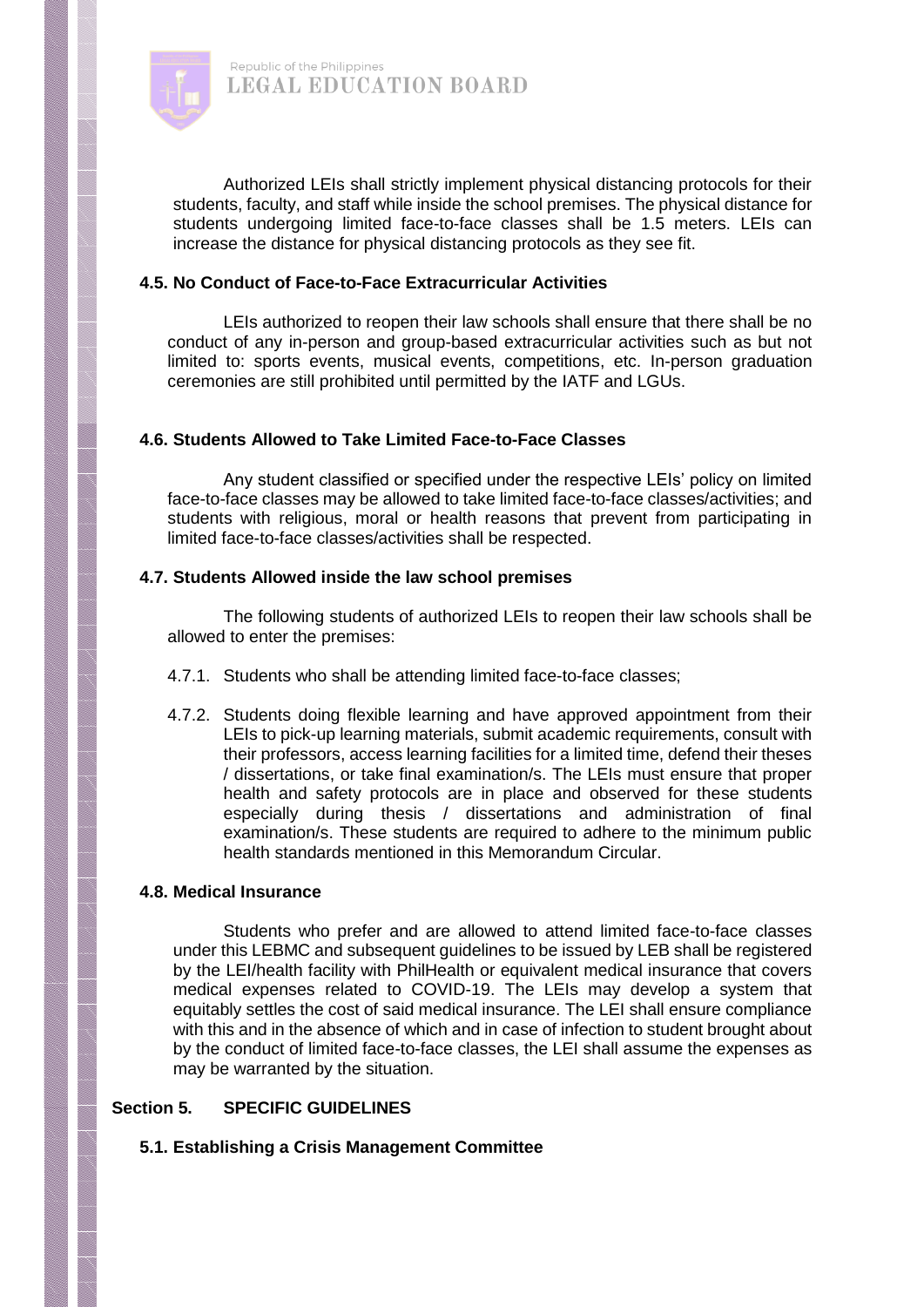

- 5.1.1. LEIs (or HEIs in this case) shall establish a Crisis Management Committee (CMC) or an equivalent committee whose major function are to:
	- 5.1.1.1. Assess the readiness of LEI to reopen for limited face-to-face classes;<br>5.1.1.2. Take charge of the application to reopen:
	- Take charge of the application to reopen;
	- 5.1.1.3. Disseminate appropriate and relevant information to stakeholders;
	- 5.1.1.4. Oversee the implementation of health and safety protocols;<br>5.1.1.5. Monitor and evaluate the compliance of HEI with this Me
	- 5.1.1.5. Monitor and evaluate the compliance of HEI with this Memorandum Circular and LEBMC No. 62, Series of 2020; and,
	- 5.1.1.6. Take the appropriate measures when risks and impacts of Covid-19 may exist in the campus or surrounding communities, e.g. presence of suspected and confirmed cases have been reported.
- 5.1.2. LEIs with more than one campus/branch shall establish a CMC for each campus/branch.
- 5.1.3. The CMC will be composed of the following: School Head, Law Dean, Institutional Health Officer, Institutional Safety Officer, Institutional Planning Officer, Institutional Information Officer, representative from the faculty association or faculty members, student association / council and, if feasible, the Institutional Finance Officer. The head of the medical clinic of the LEIs shall be automatically be a CMC member. The School Head may also authorize the Law Dean as their representative.
- 5.1.4. If the LEIs are not able to form a full CMC, they shall at least have health and safety officers in their CMC who shall be "responsible for ensuring adherence to safety regulations, rules, and policies; and for assessing unsafe act and environment, and hazardous situations/circumstances in the campus," per CSC-DOH-DOLE Joint Memorandum Circular No. 1, series of 2020.
- 5.1.5. The School Head, or when authorized, the Law Dean, shall be the chair of the CMC. The health officer shall be in charge of the implementation of the health protocols, the safety officer shall regularly monitor the implementation of safety protocols such as the physical distancing, the planning officer shall take care of the engineering controls to be installed, the information officer shall handle the communication plan. LEIs may determine other tasks to be given to the members depending on their situations.
- 5.1.6. The CMC shall set a regular forum/meeting to discuss ongoing gaps, issues, and concerns and provide appropriate solutions thereof. The CMC is encouraged to set up a mechanism or system to monitor and analyze data and information in LEI to determine the patterns or trends of Covid-19 infection as the basis for implementation of appropriate interventions.
- 5.1.7. The CMC shall determine areas where students, faculty, and staff tend to congregate or congest, and recommend measures such as crowd control, putting up protective, physical barriers, etc. to be undertaken by the LEI to avoid or minimize such congregation or congestion.
- 5.1.8. The CMC shall recommend and implement closures of physical classes if there will be clustering of suspected cases in the classrooms, libraries, cafeterias,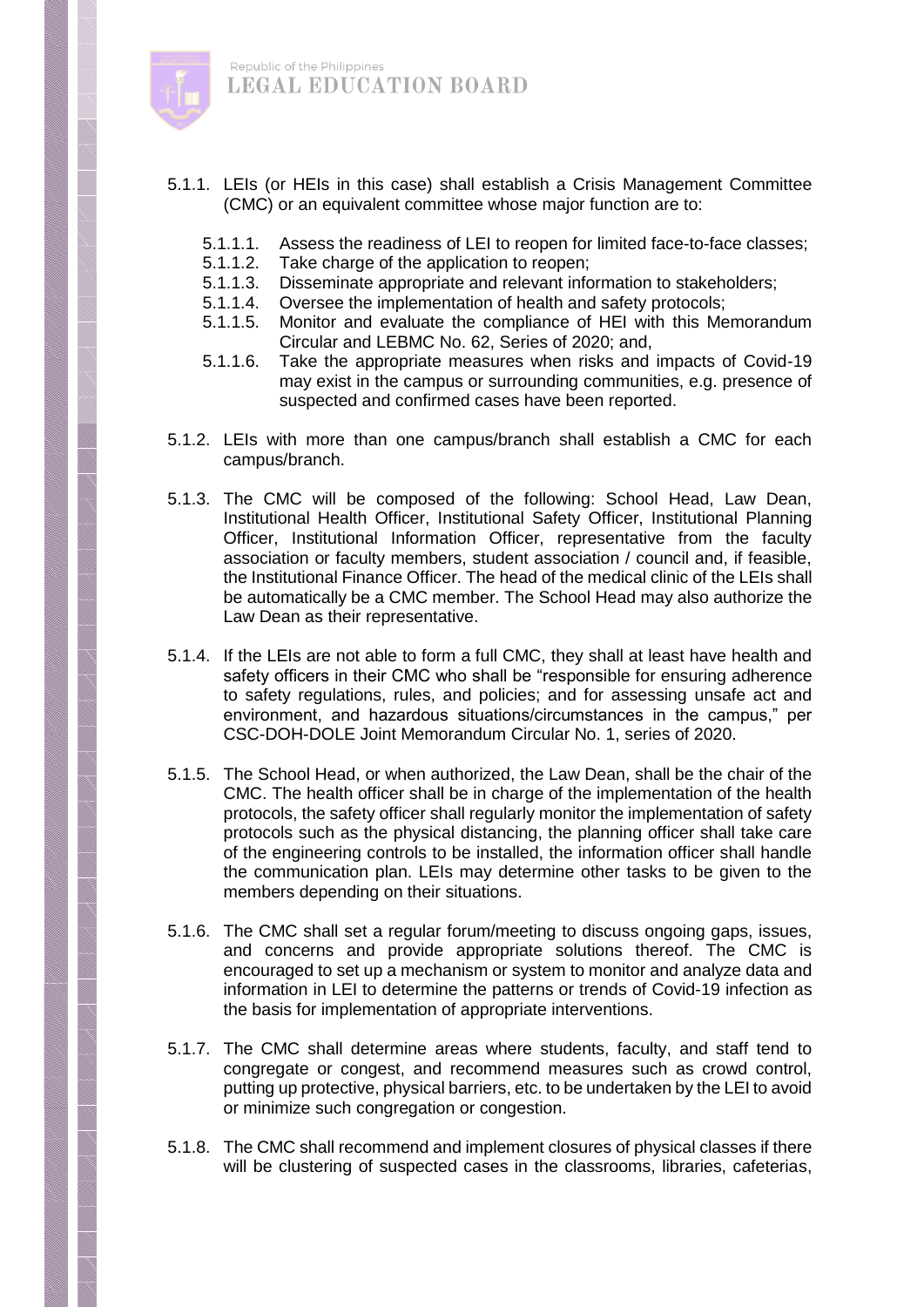

dormitories, or other communal areas. Regardless, should two or more students who attended the on-site class test positive with COVID-19 a week after the holding of said class, all students in that class may be required to quarantine and refrain from attending face-to-face classes for fourteen (14) days. Case clustering can be defined as "an unusual aggregation, real or perceived, of health events that are grouped together as to time and space and that is reported to a public health department." For the purposes of this Memorandum Circular, it shall be defined as two or more confirmed cases from the same area, regardless of same or different classrooms or office space, over a period of fourteen (14) days.

- 5.1.9. The CMC shall also develop an emergency response plan and a continuity of operations plan which include relevant policies, guidelines and procedures such as, but not limited to the following:
	- 5.1.9.1. There are policies, guidelines, and procedures to facilitate notifications, referrals, and coordination with LGUs, DOH, and other appropriate government agencies when there are Covid-19 suspect or confirmed cases found in the campus. Whenever deemed necessary, the LEI shall conduct testing and contact tracing in compliance with DOH protocols;
	- 5.1.9.2. There are policies, guidelines, and procedures mandating students, faculty, and staff to inform their LEI if they test positive for Covid-19;
	- 5.1.9.3. There are policies, guidelines, and procedures for reporting of cases in accordance with RA 11332 otherwise known as "Mandatory Reporting of Notifiable Diseases and Health Events of Public Health Concern Act" and coordinating with the appropriate public health authorities whenever necessary;
	- 5.1.9.4. There are policies, guidelines, and procedures for close monitoring of confirmed Covid-19 cases that are reported to the LEI;
	- 5.1.9.5. There are policies, guidelines, and procedures to require students, faculty, non-teaching personnel, administrators, and other employees to complete a contact tracing form in compliance with LGU/DOH contact tracing protocols. The LEI may use a paper-based contact tracing form and or digital/electronic form (QR Codes, Google forms, etc.) The LEI may also develop and use application of their own or an application sanctioned by the LGU. LEIs may also use the free StaySafe.ph application; and
	- 5.1.9.6. For suspected, probable, and confirmed Covid-19 cases, there are policies, guidelines, and procedures on how to reintegrate them back to the campus after they recover or quarantined.
	- 5.1.9.7. The CMC shall regularly coordinate with the appropriate government agencies or entities for regional level guidelines on resurgence protocols.

## **5.2. Implementation of Cyclical Student Shifting Model**

5.2.1. In order to further reduce the chances of COVID-19 transitions, LEIs must limit the number of students present in the campus at a given day. LEIs may adopt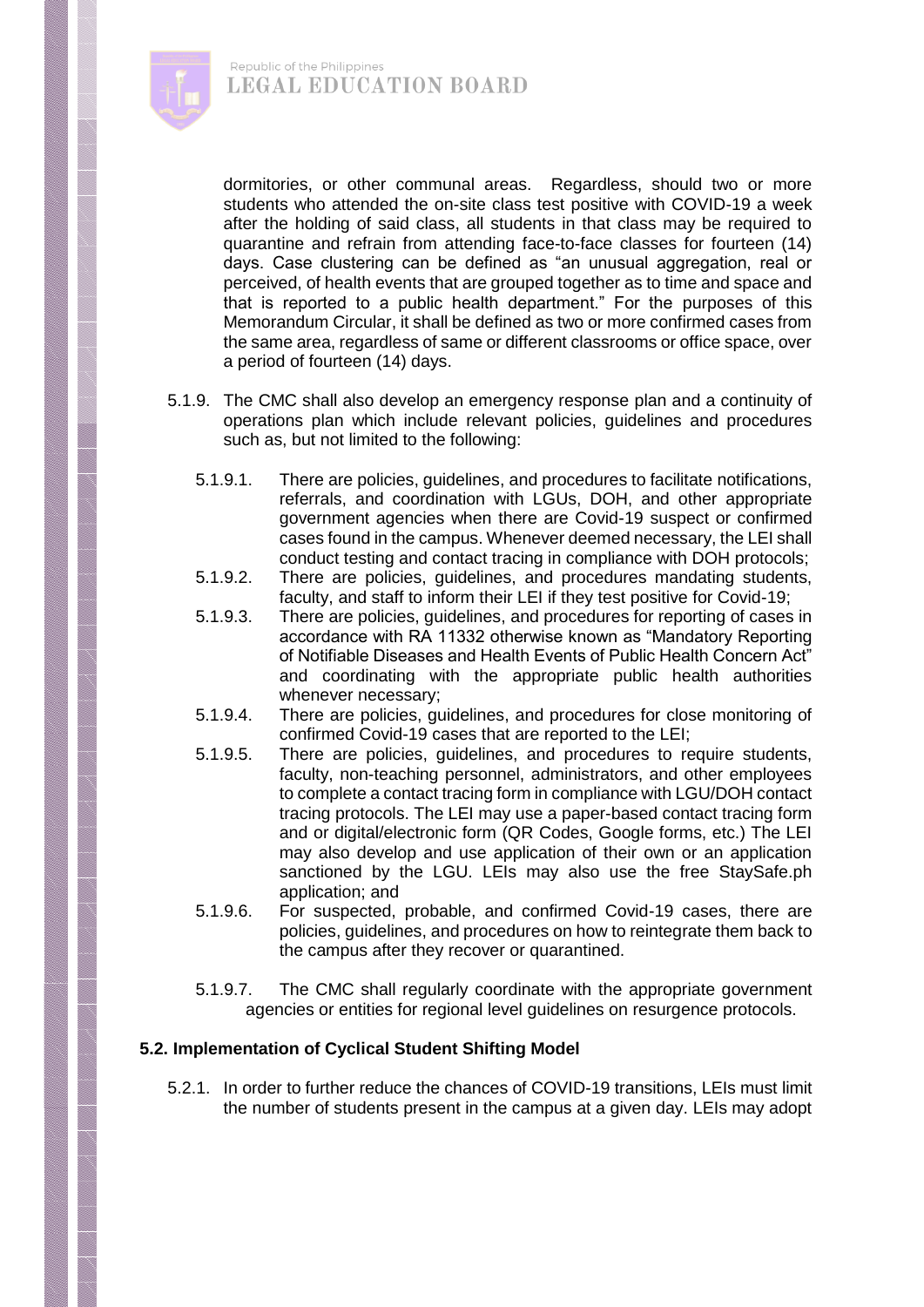

a cyclical student shifting model such as But not limited to the  $4-17<sup>1</sup>$  or  $4-10<sup>2</sup>$ model. LEIs may select a cyclical student shifting model they deem appropriate for their particular situations, without prejudice to further adjustments, whenever necessary.

- 5.2.2. The cyclical student shifting model to be implemented shall be consulted with the faculty and students and the agreed upon model shall be part of the application documents to be submitted to LEB.
- 5.2.3. In line with their chosen cyclical student shifting system, LEIs shall adopt measures to ensure their students shall only be in campus during their designated schedules.
- 5.2.4. LEIs shall also adhere to the relevant restrictions on mobility imposed by the IATF and/or concerned LGUs, such as localized quarantines, curfews, and the like.

## **5.3. Occupancy Capacity**

 $\overline{\phantom{a}}$ 

- 5.3.1. LEIs shall determine the maximum number of students present inside the law school premises at any given day or time in coordination with their LGUs. LEIs shall ensure that the daily number of physically present students is manageable inside, within, and outside the school premises.
- 5.3.2. Since there are varying configurations of classrooms and communal areas, LEIs shall determine the occupancy capacity based on the number of students who can fit in an area with at least 1.5m physical distancing between individuals and relevant recommendations / policies on mass gatherings.
- 5.3.3. LEIs shall re-engineer or re-design the layouts of their classrooms and communal areas to ensure that the physical distancing of at least 1.5m is strictly observed.

## **5.4. Additional Health and Safety Measures**

LEIs shall ensure that the health and safety measures have been planned and installed prior to reopening of the campus and shall strictly be observed once authority has been given the LEB Chairperson. Below are additional health and safety measures to be followed on top of the minimum public health standards issued by the DOH. LEIs, in the exercise of their administrative prerogative, may impose additional or stricter health and safety protocols.

## *5.4.1. HEI Coordination Support for Students from other Localities*

LEI coordination support for students from other localities – For students who will be coming from other provinces or localities, LEIs shall make the proper coordination with the "sending" and "receiving" LGUs and provide assistance to

 $14$ -17 Cycle Model: Students in campus for four consecutive days to attend face-to-face classes and off campus for the next seventeen consecutive days for flexible learning.

 $2$  4-10 Cycle Model: Students in campus for four consecutive days to attend face-to-face classes and off campus for the next ten consecutive days for flexible learning.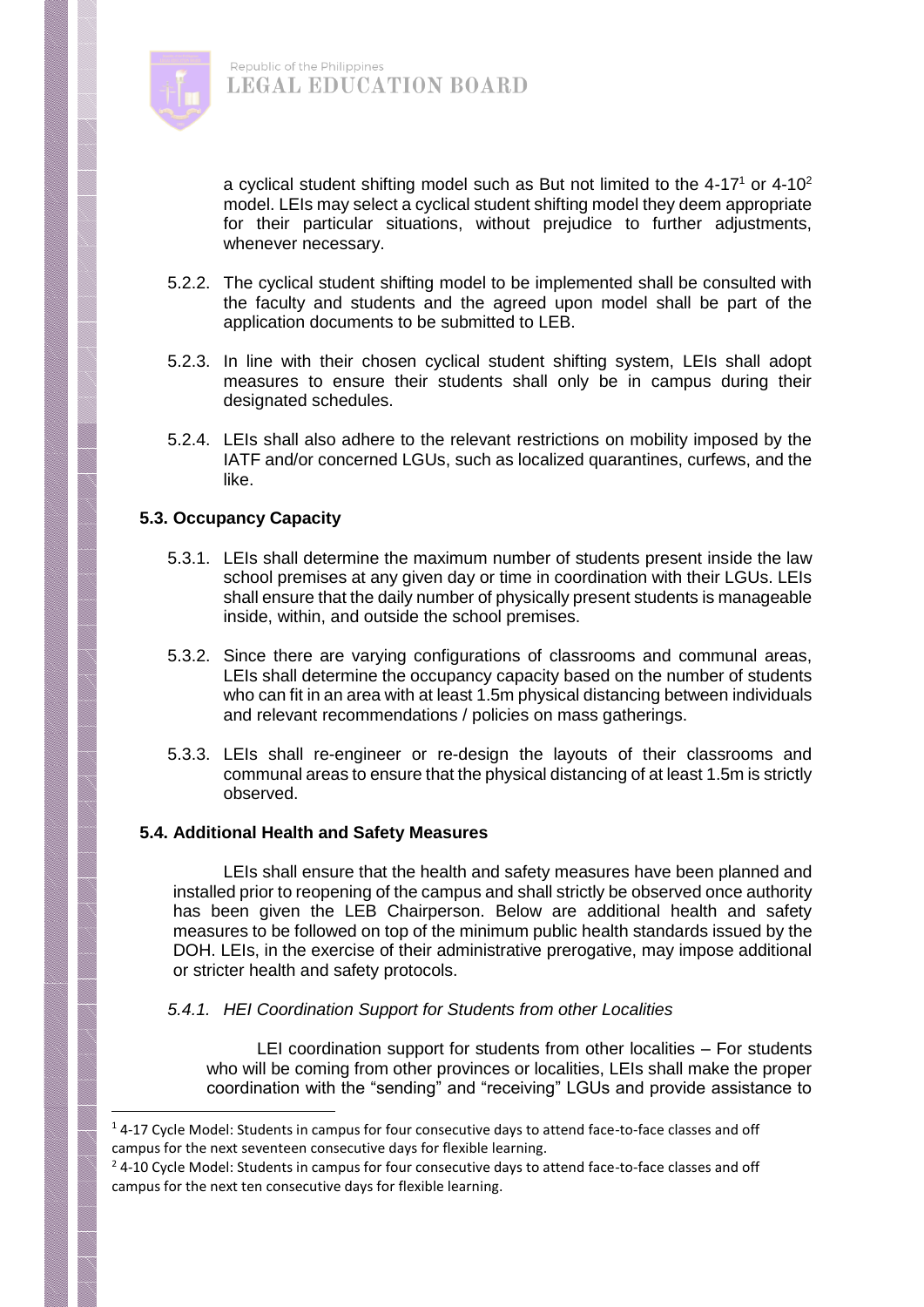

their students whenever necessary. This is subject to LGU policies on interzonal and intrazonal travel and other IATF issuances.

#### *5.4.2. Leaving the Campus*

- 5.4.2.1. Students, faculty, and staff shall leave the campus immediately after their classes or work.
- 5.4.2.2. LEIs shall have designated exit gate or point. Students, faculty, and staff can only pass through this gate to leave the campus.
- 5.4.2.3. LEIs shall regularly remind students, faculty, and staff on how to be safe on their way home.
- 5.4.2.4. LEIs shall coordinate with their LGUs on crowd management outside the school premises.

## **5.5. Conduct of Simulation and Drills**

- 5.5.1. Prior to applying for authority to reopen the law school to conduct limited faceto-face classes, LEIs shall conduct simulations and drills of their human traffic system, crowd management, and classroom management, and implementation of their health and safety protocols.
- 5.5.2. LEIs shall also plan how to conduct fire, bomb threat, and earthquake and other pertinent drills adherent to health and safety protocols most especially physical distancing and use of PPE.
- 5.5.3. LEIs shall have safety officers roaming around the premises to monitor strict implementation and observance of the health and safety protocol at all times. Each occupied building/area shall have at least two (2) safety officers.

## **5.6. Contingency Plan for COVID-19 Cases**

- 5.6.1. LEIs shall have a contingency plan ready to be implemented when students, faculty, and staff develop Covid-19 symptoms or are suspect/probable/confirmed Covid-19 cases while inside the campus.
- 5.6.2. The contingency plan must be tested and continuously refined, with representatives from the LGU, such as but not limited to the local health officer, local epidemiology and surveillance unit and or local disaster risk reduction and management officer, involved in the development, scenario-based planning and simulation of the plan.
- 5.6.3. The contingency plan must include the following minimum measures:
	- 5.6.3.1. The individual shall be transferred immediately to a designated isolation room (see Annex D) inside the premises while waiting to be transported to a health facility or to his/her home.
	- 5.6.3.2. LEIs shall notify at once the individual's family member who shall be requested to transport him/her to a health facility or back to his/her home. LEIs shall provide necessary assistance to ensure safe transport of the individual.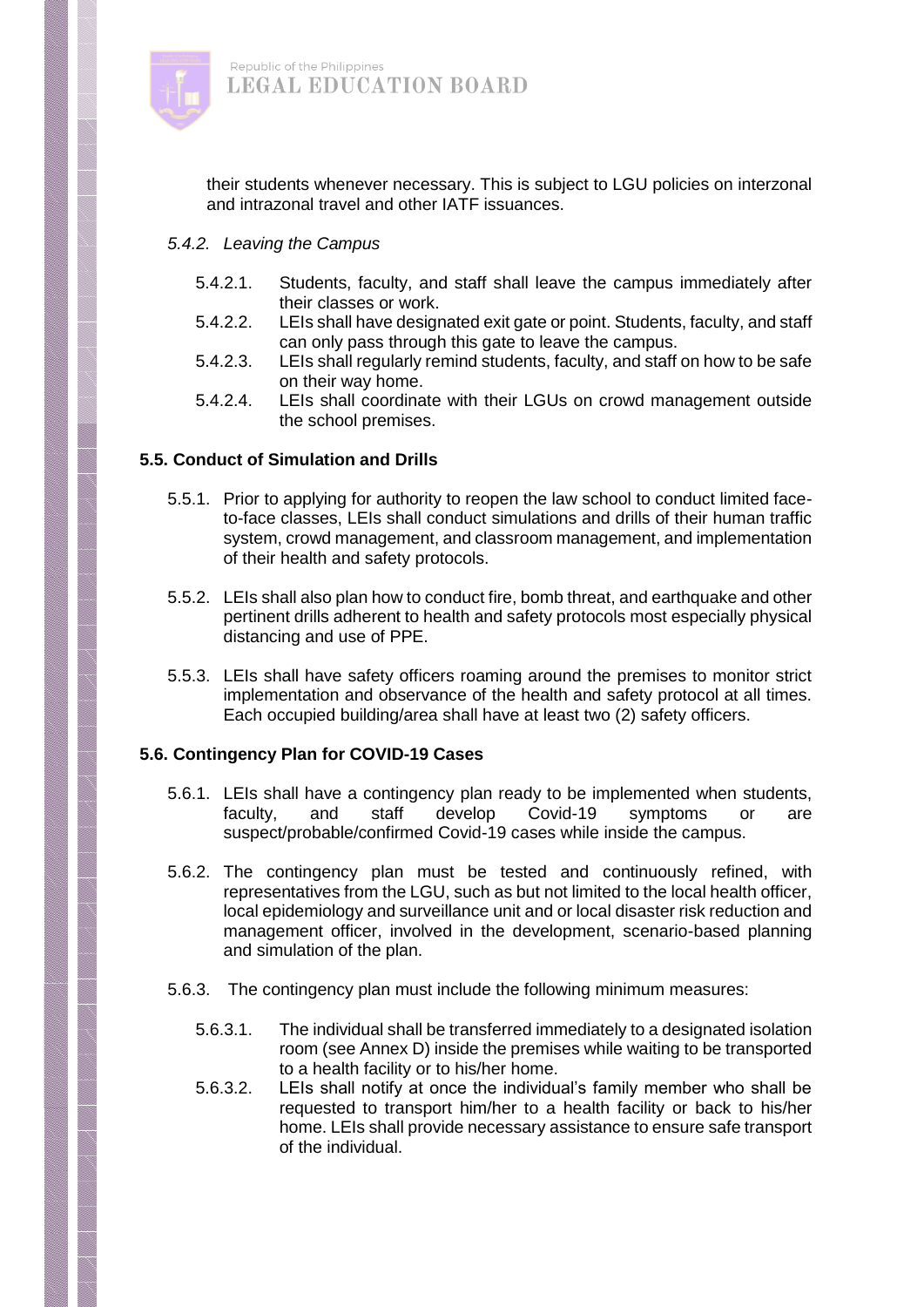

- 5.6.3.3. If the student, faculty, staff lives in a dormitory / boarding house and does not have a family member / guardian living nearby, he / she shall not be allowed to return to the dormitory / boarding house. The LEI shall provide assistance in transporting the individual to the health facility, and continue to monitor their health condition, and regularly update their family if possible.
- 5.6.3.4. The individual shall be evaluated by the appointed medical or health and safety officer who is knowledgeable on the following:
	- 5.6.3.4.1. How disease spreads;
	- 5.6.3.4.2. How to identify disease symptoms;
	- 5.6.3.4.3. How to protect themselves
	- 5.6.3.4.4. Environmental cleaning and disinfection procedures; and
	- 5.6.3.4.5. When to contact health officials or occupational health services.
- 5.6.3.5. The CMC or equivalent committee of the LEI shall conduct risk assessment of the situation and implement the appropriate health and safety protocols such as, but not limited to: contract tracing, cleaning and disinfection of facilities, or suspension of classes and operations.

## **5.7. Monitoring and Evaluation**

- 5.7.1. Authorized LEIs are required to submit their monitoring and evaluation reports to LEB to ensure the compliance with health and safety protocols and with this Memorandum Circular is sustained. The LEIs shall submit the following on a monthly basis:
	- 5.7.1.1. Monthly Covid-19 Monitoring Report (see Annex E).
	- 5.7.1.2. Monthly Monitoring of Retrofitted Facilities (see Annex F).

# **Section 6. ROLES AND RESPONSIBILITIES**

## **6.1. Legal Education Institutions shall:**

- 6.1.1. Reopen their campuses for limited face-to-face classes subject to the guidelines set by the LEB;
- 6.1.2. Conduct consultation/s with students, faculty, LGUs and other relevant stakeholders regarding their action plans for reopening their campuses while mitigating risk of COVID-19 transmission, prior to submitting their applications to the LEB;
- 6.1.3. Retrofit their facilities prior to submission of applications to the LEB;
- 6.1.4. Facilitate the on-site inspection to be conducted by the evaluation team;
- 6.1.5. Monitor and evaluate the implementation of health and safety protocols and compliance with this LEBMC;
- 6.1.6. Continuously make improvements in their institutional policies, guidelines and procedures and their implementation; and,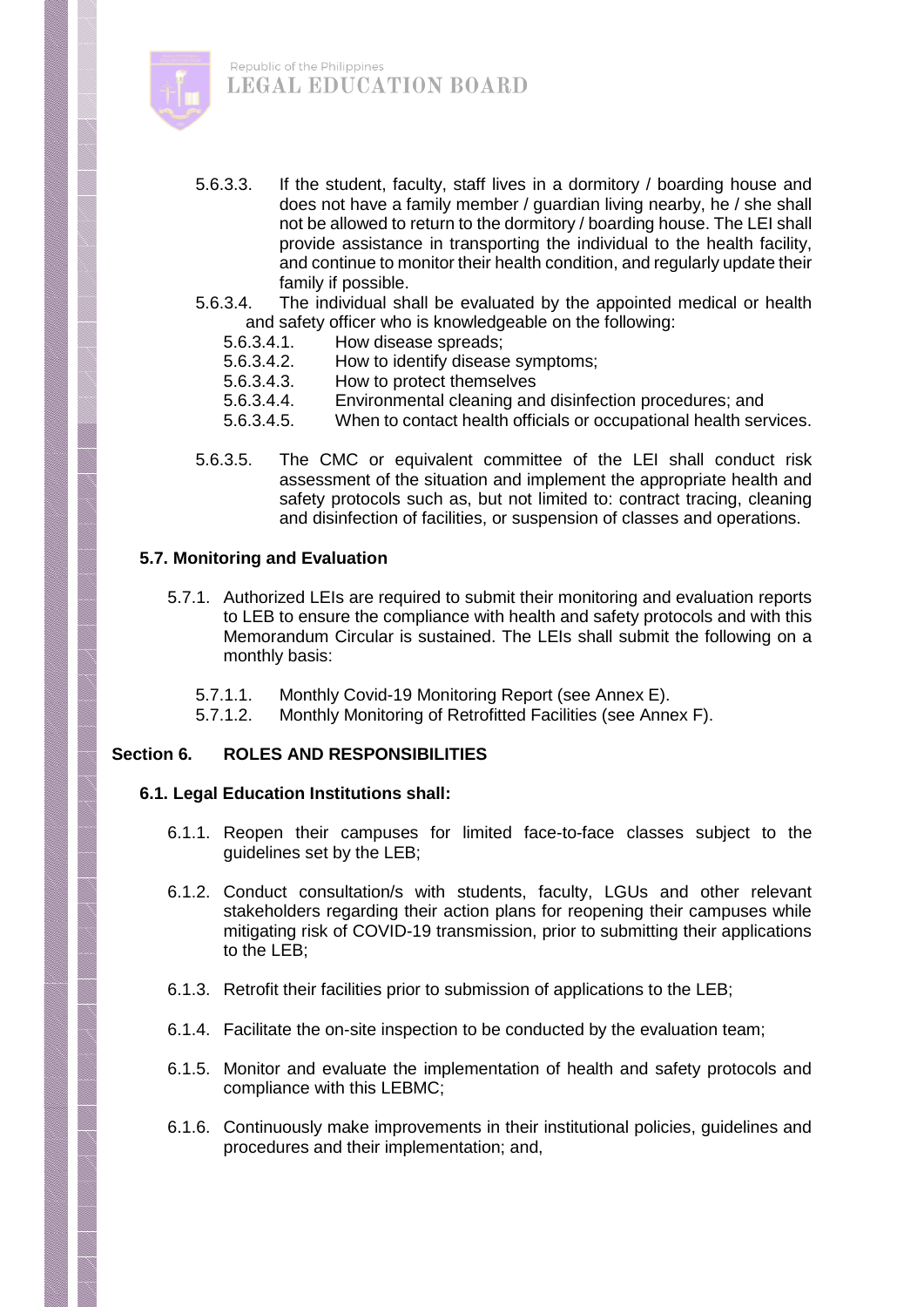

6.1.7. Submit to the LEB a monthly COVID-19 monitoring report.

#### **6.2. Students, faculty and staff shall:**

6.2.1. Strictly adhere to the health and safety protocols of their respective LEIs; and,

6.2.2. Be transparent in declaring health conditions, including those of family members.

## **6.3. LEB shall:**

- 6.3.1. Disseminate this Memorandum Circular to LEIs;
- 6.3.2. To hold online consultations regarding the gradual opening of law schools for limited face-to-face classes;
- 6.3.3. Conduct orientation for the LEIs on the nature and applications of this Memorandum Circular;
- 6.3.4. Closely monitor the conduct of limited face-to-face classes by authorized LEIs;
- 6.3.5. Evaluate the applications of LEIs to reopen for limited face-to-face classes;
- 6.3.6. Issue a certificate of authority to resume operations to LEIs that are compliant with this Memorandum Circular;
- 6.3.7. Closely monitor the conduct of limited face-to-face classes by authorized LEIs;
- 6.3.8. Immediately act upon reports of violations of this LEBMC.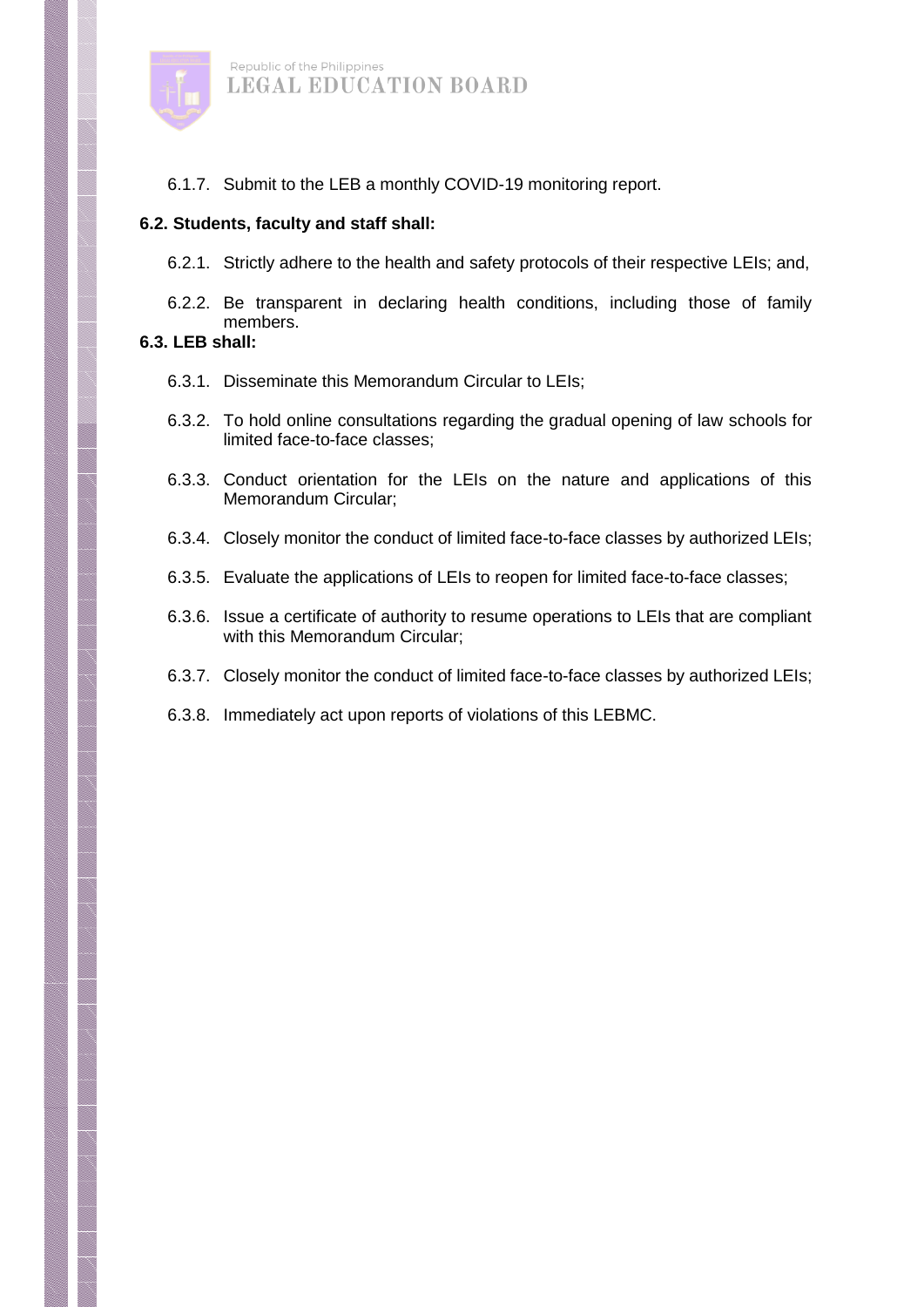

**ANNEX "A"**

(LEI Letter Head)

# CERTIFICATE OF COMPLIANCE

This is to certify that all safety and health protocols imposed by the IATF, DOH and LGUs, and provided in the LEB Memorandum Circular on "Updated Guidelines on the Conduct of Limited Face-To-Face Classes in Legal Education Institutions during the COVID-19 Pandemic" have been duly complied with.

Respectfully submitted this \_ day of (month and year).

Certified Correct:

(Name and Signature of Health and Safety Officer)

Recommending Approval:

(Name and Signature of Vice President for Academic Affairs)

(Name and Signature of Vice President for Planning/Administration)

Approved by:

(Name and Signature of President/Head)

NOTARIZATION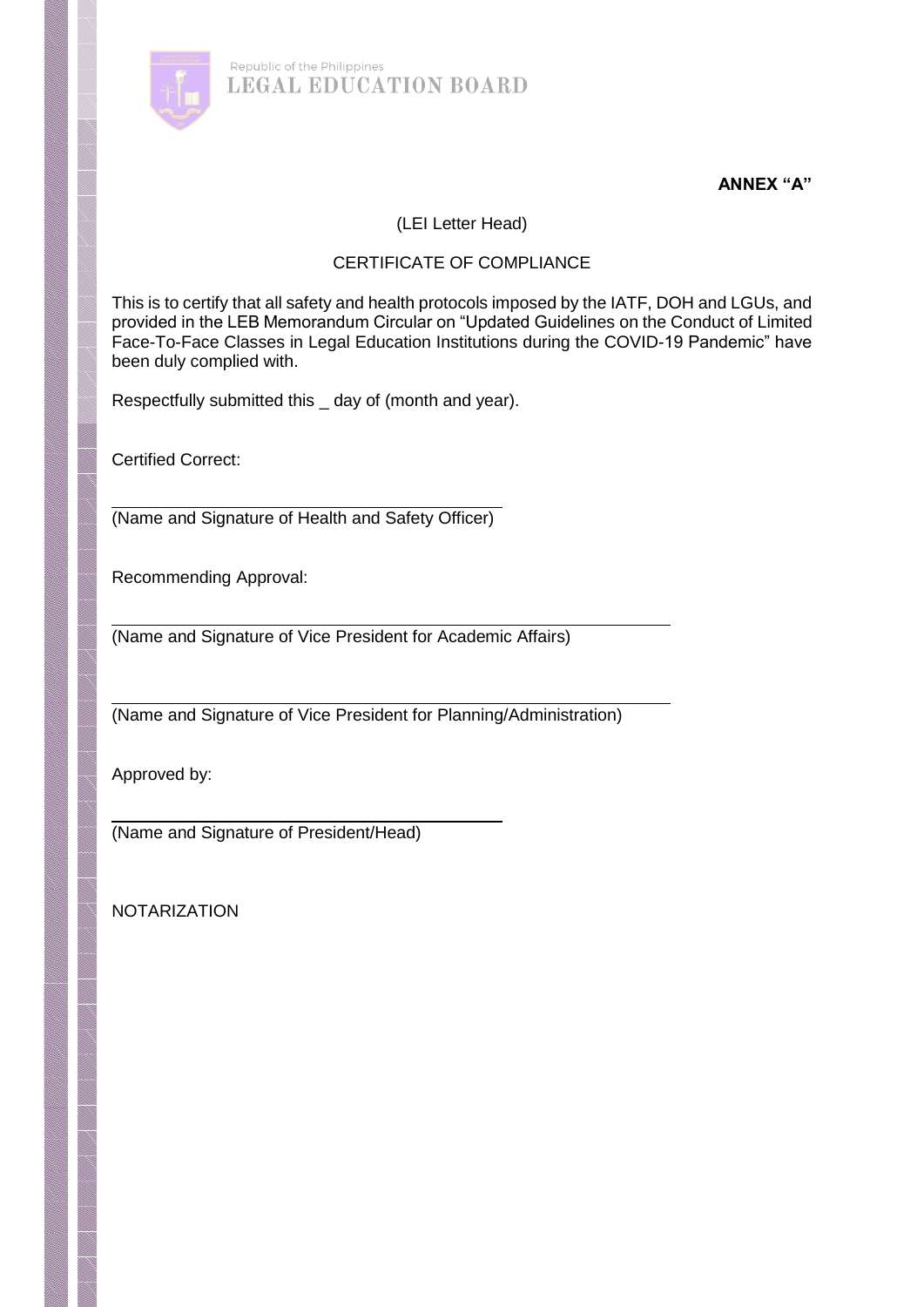

# **ANNEX "B"**

## **Self-Assessment Checklist on the Readiness of LEI to Reopen for Limited Face-to-Face Classes**

| Check                  |    |          | Areas of Assessment                                                                                                                               |
|------------------------|----|----------|---------------------------------------------------------------------------------------------------------------------------------------------------|
| <b>Box</b>             |    |          |                                                                                                                                                   |
|                        | 1. |          | <b>Management and Oversight</b>                                                                                                                   |
| □                      |    | a.       | There is a Crisis Management Committee or equivalent to oversee the                                                                               |
|                        |    |          | implementation of and monitoring and evaluation of compliance with the<br>LEBMC on the conduct of limited face-to-face classes and the Crisis     |
|                        |    |          |                                                                                                                                                   |
|                        |    |          | Management Committee favorably recommended the conduct of limited<br>face-to-face classes.                                                        |
|                        |    | b.       | The LGU, faculty, students, and other relevant stakeholders have been                                                                             |
| 0                      |    |          | consulted on how to safely reopen the campus for limited face-to-face                                                                             |
|                        |    |          | classes.                                                                                                                                          |
| □                      |    | C.       | Stakeholders have already been oriented and given Information,                                                                                    |
|                        |    |          | Education and Communication (IEC) materials detailing institutional                                                                               |
|                        |    |          | policies, guidelines and procedures on the safe conduct of limited face-to-                                                                       |
|                        |    |          | face classes and health and safety protocols.                                                                                                     |
| $\Box$                 |    | d.       | Occupancy capacity have been consulted with the LGU.                                                                                              |
|                        | 2. |          | <b>Institutional Policies and Protocols</b>                                                                                                       |
| $\Box$                 |    | a.       | There are contract tracing protocols.                                                                                                             |
| $\overline{\Box}$      |    | b.       | There are screening and detection, containment and lockdown protocols.                                                                            |
| $\Box$                 |    | C.       | There are emergency transfer protocols to be followed in case anyone                                                                              |
|                        |    |          | exhibits COVID-19 symptoms while inside the campus.                                                                                               |
| $\Box$                 |    | d.       | There are referral system protocols for COVID-19 suspects or confirmed                                                                            |
|                        |    |          | cases.                                                                                                                                            |
| $\Box$                 |    |          | e. There are quarantine and isolation protocols.                                                                                                  |
| $\Box$                 |    | f.       | There are physical distancing protocols.                                                                                                          |
| $\Box$                 |    | g.       | There are maintenance, cleaning, sanitation and disinfection protocols for                                                                        |
|                        |    |          | built environments such as bridges, facilities, classrooms, offices, vehicles                                                                     |
|                        |    |          | and commonly used spaces, among others or when anyone develops                                                                                    |
|                        |    |          | COVID-19 symptoms while in school premises.                                                                                                       |
| □<br>$\overline{\Box}$ |    | h.       | There are protocols on the appropriate use of PPEs.                                                                                               |
|                        |    | i.<br>j. | There is a cyclical student and employee shifting implementation plan.<br>There is a communication plan to provide timely and updated information |
| □                      |    |          | to all students, faculty, staff and other stakeholders.                                                                                           |
|                        | 3. |          | <b>Controls</b>                                                                                                                                   |
| $\Box$                 |    |          | a. Engineering controls have been put up to ensure physical distancing,                                                                           |
|                        |    |          | adequate ventilation, physical hygiene, and environmental hygiene are                                                                             |
|                        |    |          | observed.                                                                                                                                         |
| $\Box$                 |    | b.       | Visible, readable, and adequate number of signages, signals, etc. have                                                                            |
|                        |    |          | been placed or posted in strategic and conspicuous places inside the                                                                              |
|                        |    |          | campus.                                                                                                                                           |
| $\Box$                 |    |          | c. There are handwashing facilities and adequate supply of sanitation                                                                             |
|                        |    |          | products installed or placed in strategic areas.                                                                                                  |
|                        |    | d.       | There is a standby set-up of a single-person isolation room inside the                                                                            |
|                        |    |          | campus. This school-based isolation room shall be used to temporarily                                                                             |
|                        |    |          | hold an individual who will develop COVID-19 symptoms while inside the                                                                            |
|                        |    |          | school premises.                                                                                                                                  |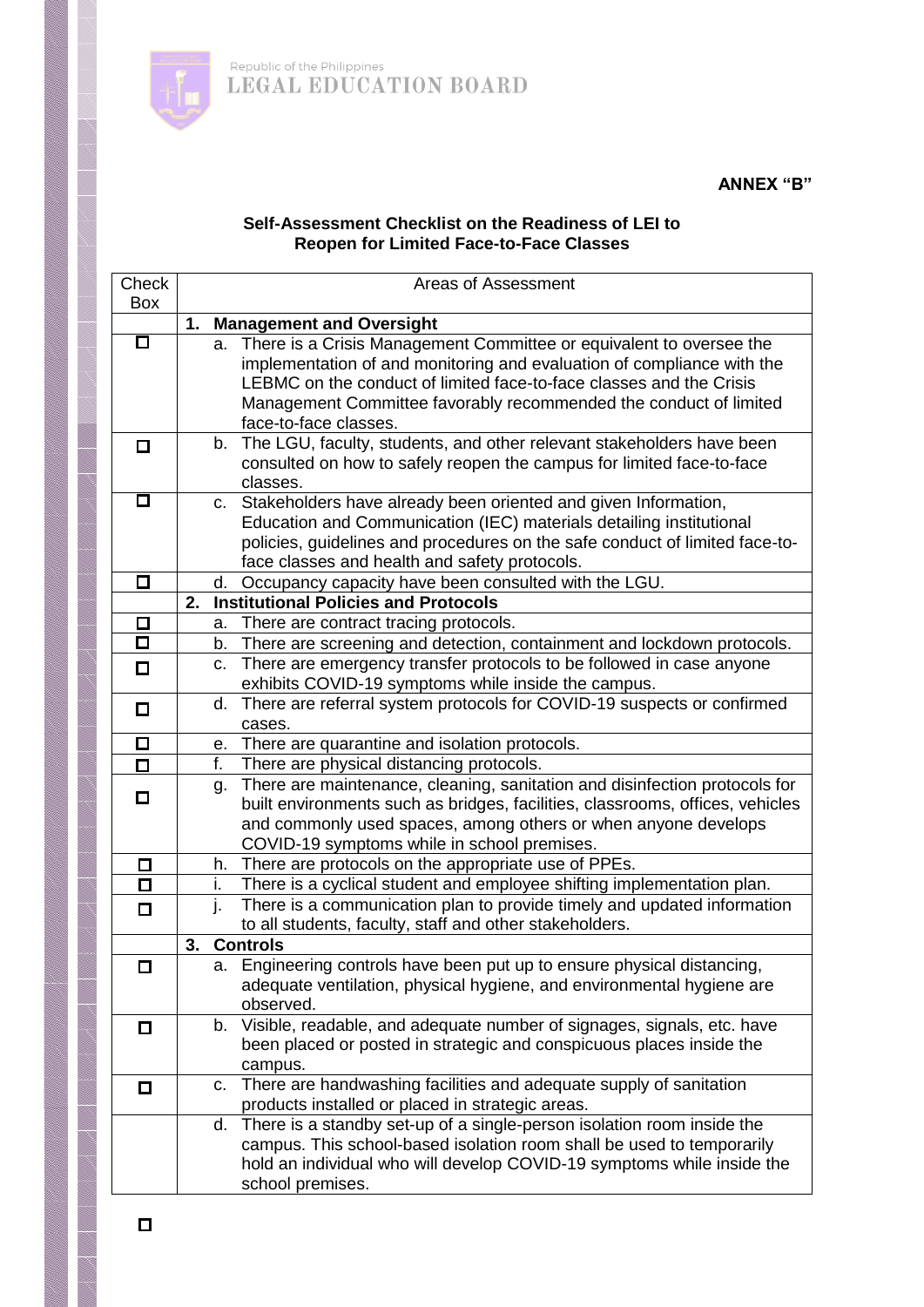

| 4. Continuity Plans                                                         |
|-----------------------------------------------------------------------------|
| a. A Learning Continuity Plan ensuring academic quality and equity has      |
| been submitted to LEB through the Regulatory Division.                      |
| b. A Student Affairs and Services (SAS) Continuity Plan ensuring continuous |
| provision of student support has been submitted to LEB through the          |
| <b>Regulatory Division.</b>                                                 |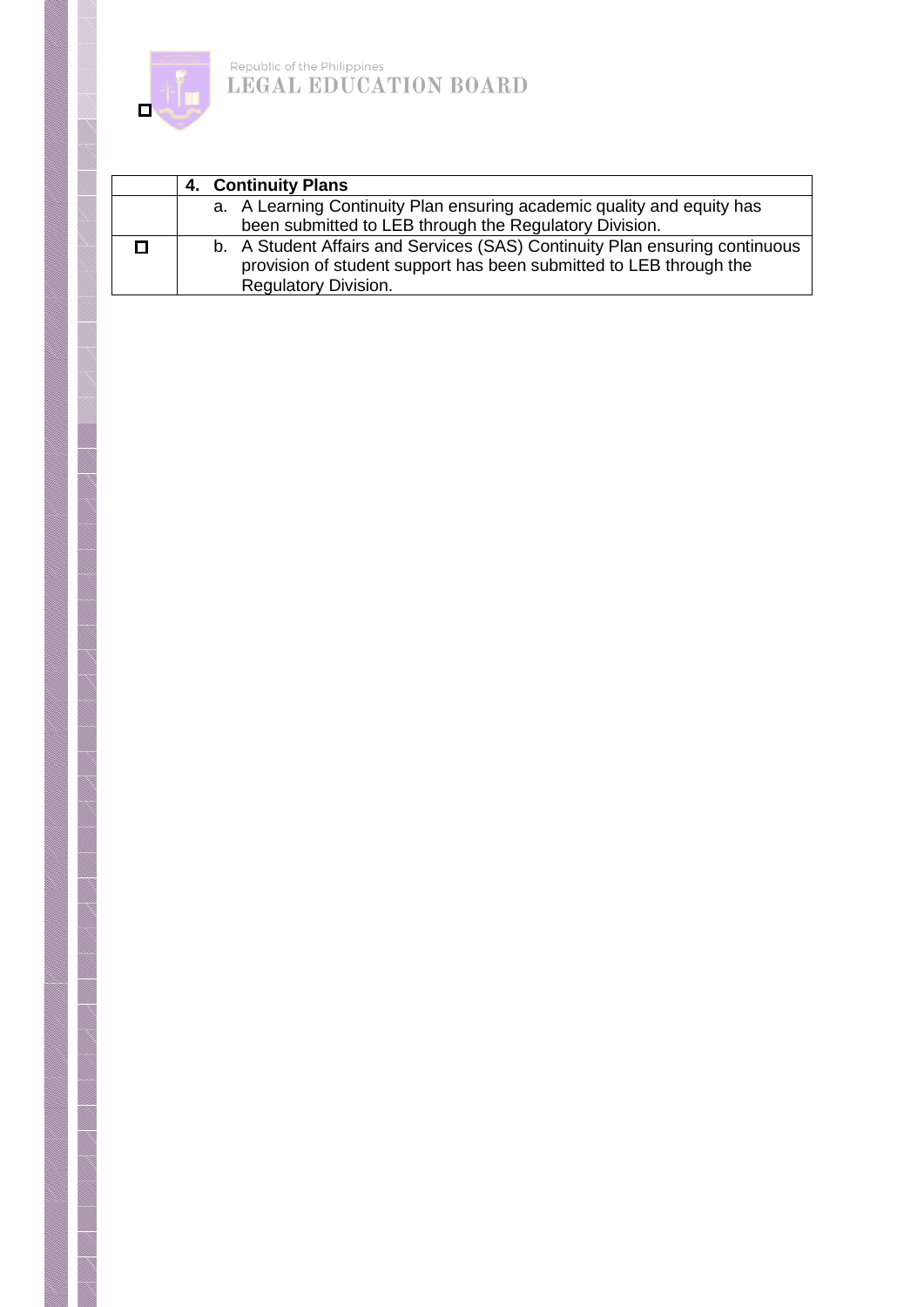

## **ANNEX "C"**

#### CREATING A SCHOOL-BASED ISOLATION ROOM FOR PERSONS WITH COVID-19 **SYMPTOMS**

When students, faculty, and staff develop COVID-19 symptoms while in school premises, they shall immediately be transferred to an isolation room while waiting to be transported to a healthy facility or home. This isolation room shall have the following features:

- 1. The isolation room is a single-person room with adequate ventilation and a self-closing door, if possible.
- 2. There is a single bed for the individual to rest while waiting to be transported. The HEI shall select a bed that is easy to clean and disinfect. The type of bed shall be selected in consultation with the LGU/DOH.
- 3. The isolation room is near a comfort room that is solely dedicated for the use of the symptomatic student, faculty, or staff.
- 4. The isolation room has easy access to the exit gate to efficiently facilitate the immediate transport of the symptomatic student, faculty or staff to limit their exposure to others and to avoid contaminating additional school areas.
- 5. There is also a foot-operated "handwash" basin or hands-free sanitizer or alcohol dispenser.
- 6. There are dedicated trash bin and cleaning and disinfection materials for the isolation room.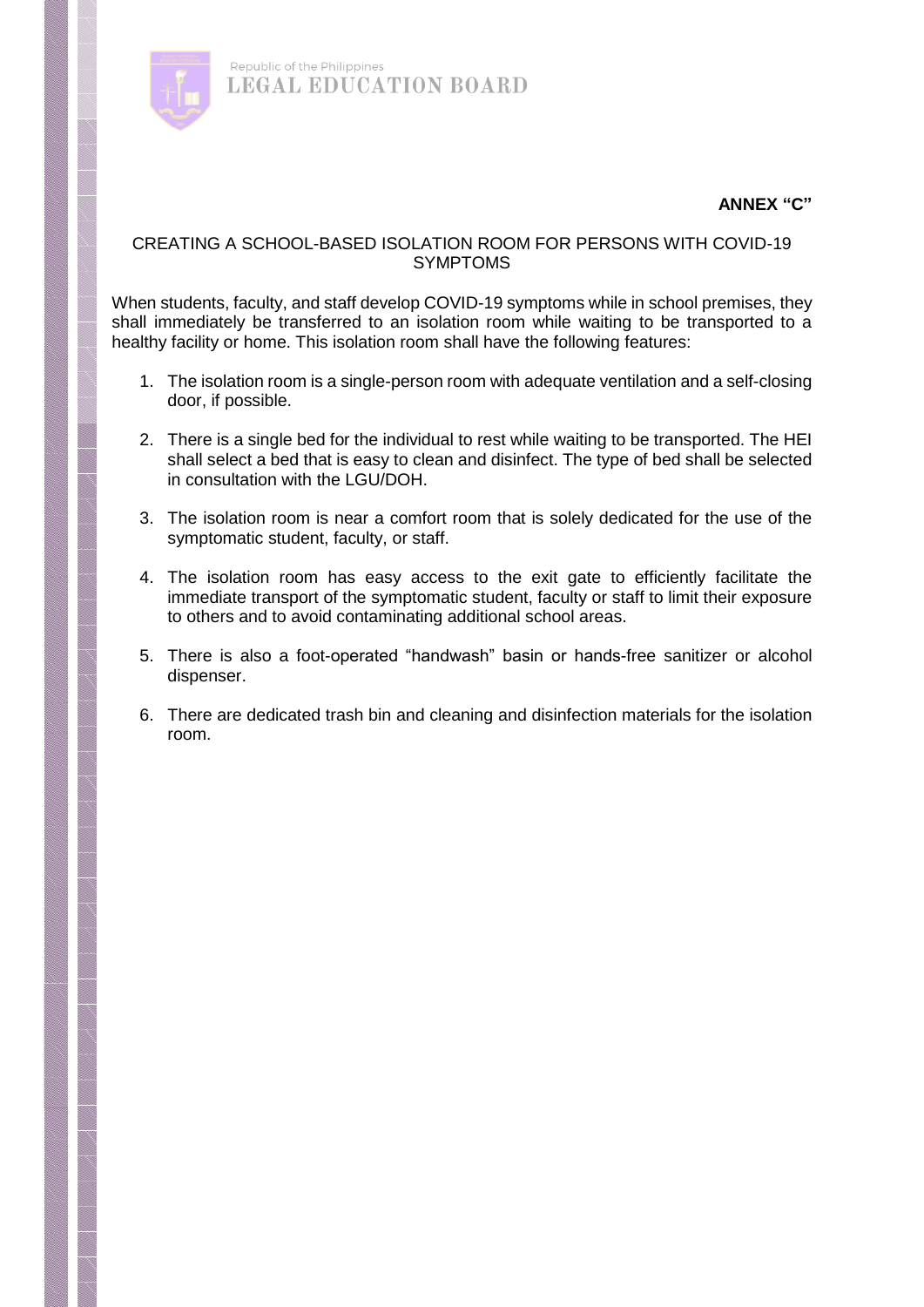

## **ANNEX "D"**

## (LEI Letter Head)

# MONTHLY COVID-19 MONITORING REPORT

#### 1. Dates/Period

From: To:

## 2. Number of COVID-19 Cases

|                 | <b>Suspect</b> | <b>Probable</b> | <b>Confirmed</b> |
|-----------------|----------------|-----------------|------------------|
| <b>Students</b> |                |                 |                  |
| <b>Faculty</b>  |                |                 |                  |
| <b>Staff</b>    |                |                 |                  |
| <b>Others</b>   |                |                 |                  |

Actions taken by the LEI when there suspect, probable or confirmed COVID-19 cases:

3. Number of Persons who used the COVID-19 Isolation Room:

|                 | <b>Number</b> | <b>Dates Used</b> |
|-----------------|---------------|-------------------|
| <b>Students</b> |               |                   |
| <b>Faculty</b>  |               |                   |
| <b>Staff</b>    |               |                   |
| <b>Others</b>   |               |                   |

Actions taken by the LEI to assist the isolated persons:

Prepared by: Certified Correct by:

Name and Signature of Health and Name and Signature of Chair of the<br>Safety Officer Committee of th Crisis Management Committee of the LEI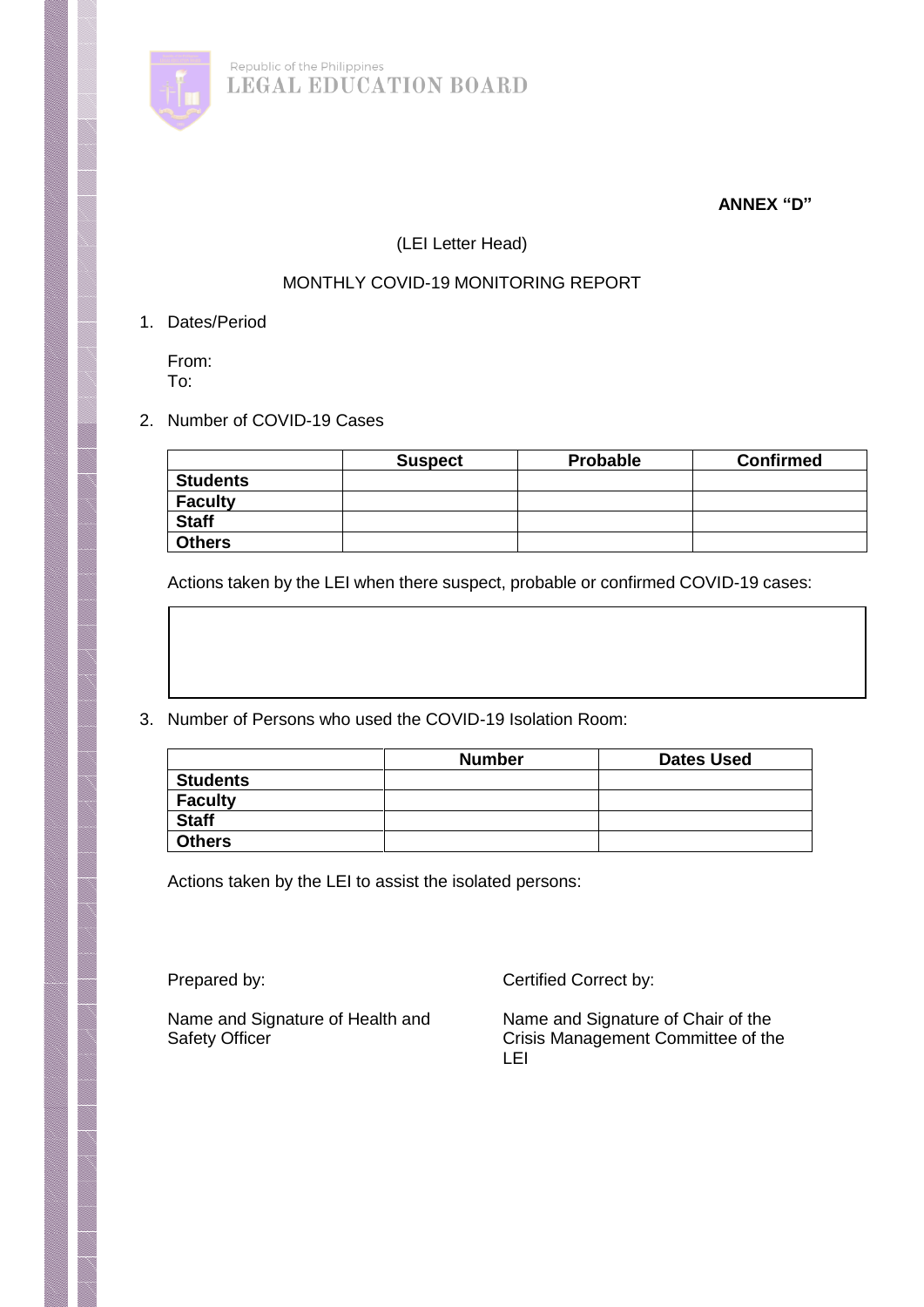

**ANNEX "E"**

(LEI Letter Head)

## **DAILY MONITORING CHECKLIST OF RETROFITTED FACILITIES** REPORTED MONTHLY

|                                                                                  | <b>Dates</b> |  |  | <b>Remarks</b> |  |  |
|----------------------------------------------------------------------------------|--------------|--|--|----------------|--|--|
|                                                                                  |              |  |  |                |  |  |
| A. Classrooms                                                                    |              |  |  |                |  |  |
| 1. There is adequate ventilation.                                                |              |  |  |                |  |  |
| 2. The table-chair layout adheres to the physical<br>distancing of 1.5m.         |              |  |  |                |  |  |
| 3. The faculty will be teaching behind a transparent/<br>clear partition.        |              |  |  |                |  |  |
| 4. There are visible and readable signages of health<br>and safety reminders.    |              |  |  |                |  |  |
| 5. There are markings on the floor to direct one-way<br>foot traffic.            |              |  |  |                |  |  |
| 6. There is a station by the door for hand sanitizer or<br>alcohol.              |              |  |  |                |  |  |
| <b>B. Law Clinic</b>                                                             |              |  |  |                |  |  |
| 1. There is adequate ventilation.                                                |              |  |  |                |  |  |
| 2. The law clinic layout adheres to the physical<br>distancing of 1.5 m.         |              |  |  |                |  |  |
| 3. There are transparent/ clear partitions for<br>transacting with clients.      |              |  |  |                |  |  |
| 4. There are visible and readable signages of health<br>and safety reminders.    |              |  |  |                |  |  |
| 5. There are markings on the floor to direct one-way<br>foot traffic             |              |  |  |                |  |  |
| 6. There is a station by the door for hand sanitizer or<br>alcohol.              |              |  |  |                |  |  |
| C. Eating/ Dining Area/ Communal Area                                            |              |  |  |                |  |  |
| 1. There is adequate ventilation.                                                |              |  |  |                |  |  |
| 2. The table-chair layout adheres to the physical<br>distancing of 1.5m.         |              |  |  |                |  |  |
| 3. For dining areas, there is a transparent/ clear<br>partition between diners.  |              |  |  |                |  |  |
| 4. There are visible and readable signages of health<br>and safety reminders.    |              |  |  |                |  |  |
| 5. There are markings on the floor to direct one-way<br>foot traffic.            |              |  |  |                |  |  |
| 6. The foot markings on the floor adheres to the<br>physical distancing of 1.5m. |              |  |  |                |  |  |
| 7. There is a handwashing or sanitizing station by the<br>entry and exit points. |              |  |  |                |  |  |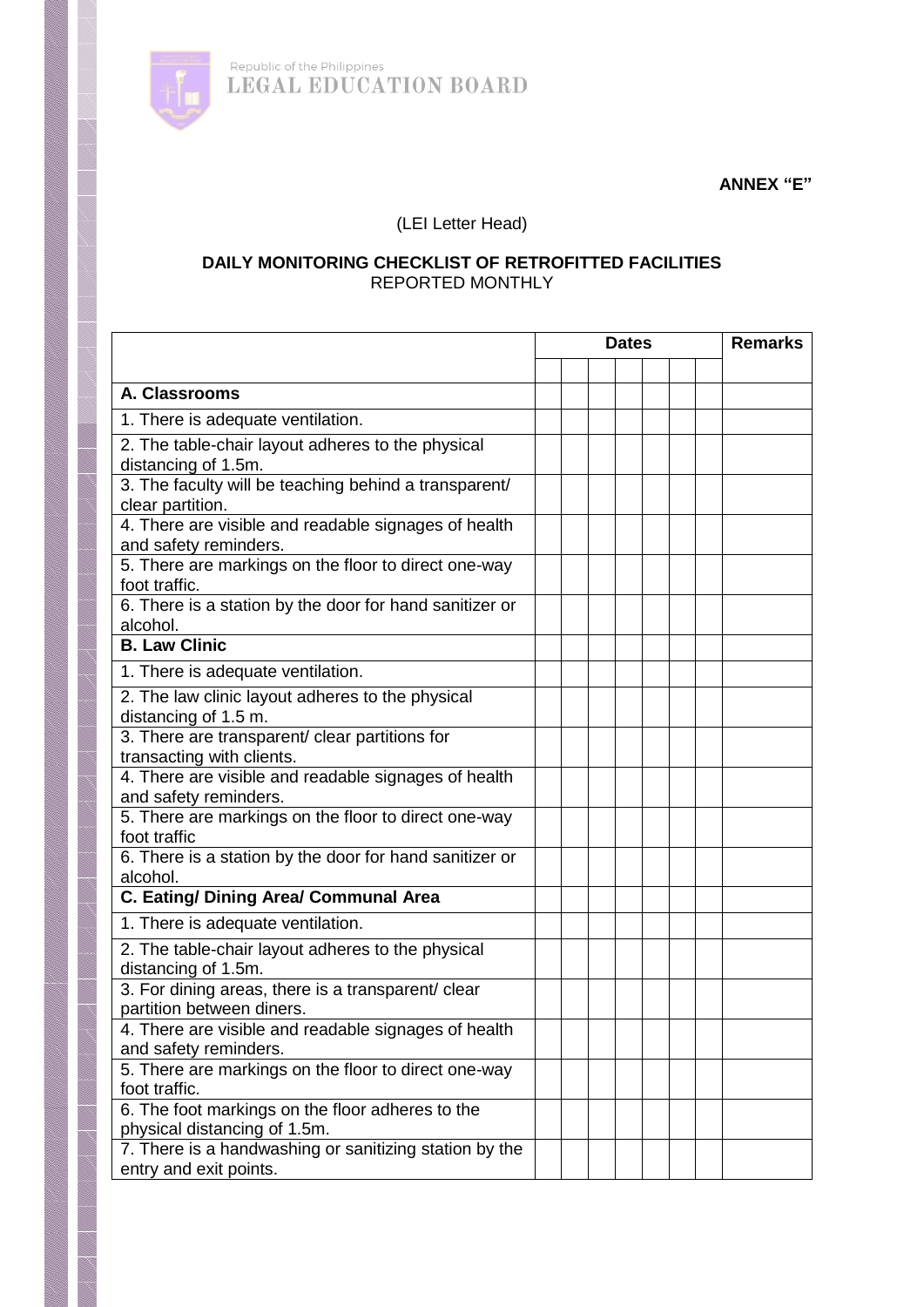

| D. Library                                                                                                                                                 |  |              |  |  |  |                |
|------------------------------------------------------------------------------------------------------------------------------------------------------------|--|--------------|--|--|--|----------------|
| 1. There is adequate ventilation.                                                                                                                          |  |              |  |  |  |                |
|                                                                                                                                                            |  | <b>Dates</b> |  |  |  | <b>Remarks</b> |
| 2. The table-chair layout adheres to the physical<br>distancing of 1.5m.                                                                                   |  |              |  |  |  |                |
| 3. There is a dedicated drop-off box/ station for<br>returned books.                                                                                       |  |              |  |  |  |                |
| 4. There are visible and readable signages of health<br>and safety reminders.                                                                              |  |              |  |  |  |                |
| 5. There are markings on the floor to direct one-way<br>foot traffic.                                                                                      |  |              |  |  |  |                |
| 6. The foot markings on the floor adheres to the<br>physical distancing of 1.5m.                                                                           |  |              |  |  |  |                |
| 7. There is a station for hand sanitizer or alcohol by<br>the entry and exit points.                                                                       |  |              |  |  |  |                |
| E. Isolation Room for Symptomatic Individuals                                                                                                              |  |              |  |  |  |                |
| 1. The room accommodates a maximum of one<br>person per use.                                                                                               |  |              |  |  |  |                |
| 2. There is adequate ventilation.                                                                                                                          |  |              |  |  |  |                |
| 3. There is a self-closing door if possible.                                                                                                               |  |              |  |  |  |                |
| 4. There is a single bed.                                                                                                                                  |  |              |  |  |  |                |
| 5. There is a dedicated comfort room.                                                                                                                      |  |              |  |  |  |                |
| 6. It is near the exit gate.                                                                                                                               |  |              |  |  |  |                |
| 7. There is a foot operated "handwash" basin or<br>hands-free sanitizer or alcohol dispenser.                                                              |  |              |  |  |  |                |
| 8. There are dedicated trash bins for various types of<br>waste.                                                                                           |  |              |  |  |  |                |
| 9. There are dedicated cleaning and disinfection<br>materials.                                                                                             |  |              |  |  |  |                |
| <b>F. Comfort Rooms</b>                                                                                                                                    |  |              |  |  |  |                |
| 1. There is adequate ventilation.                                                                                                                          |  |              |  |  |  |                |
| 2. There is adequate supply of water.                                                                                                                      |  |              |  |  |  |                |
| 3. There are visible and readable signages of health<br>and safety reminders.                                                                              |  |              |  |  |  |                |
| 4. There are visible and readable signage posted by<br>the door indicating maximum number of persons<br>allowed to use the comfort room at any given time. |  |              |  |  |  |                |
| 5. There is a station for hand sanitizer or alcohol by<br>the door.                                                                                        |  |              |  |  |  |                |
| 6. Each toilet cubicle has a dedicated trash bin.                                                                                                          |  |              |  |  |  |                |
| 7. Each comfort room has dedicated cleaning and<br>disinfection materials.                                                                                 |  |              |  |  |  |                |
| <b>G. Stairways and Corridors</b>                                                                                                                          |  |              |  |  |  |                |
| 1. There are markings on the floor to direct one-way<br>foot traffic.                                                                                      |  |              |  |  |  |                |
| 2. The foot markings on the floor follow the physical                                                                                                      |  |              |  |  |  |                |